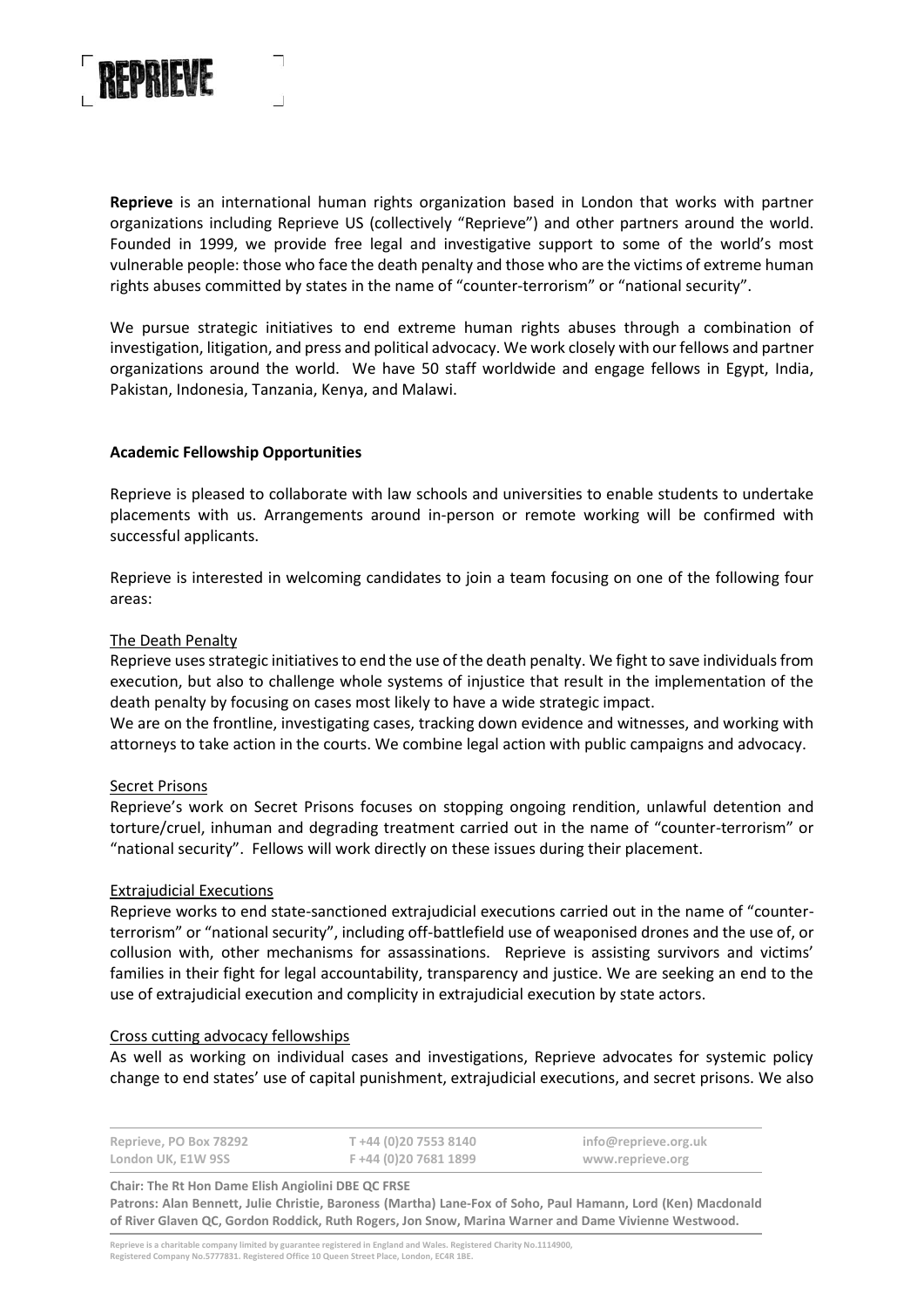

campaign publicly and engage with the media around our cases and issues, fighting on behalf of our clients in the court of public opinion as well as the court of law.

Our policy and media work is closely integrated with our casework and strategic projects, and aims to secure changes in policy and public opinion across all of our key issues.

Reprieve's current policy goals include supporting legislation to abolish and restrict the scope of the death penalty; strengthening policies to prevent the sharing of torture tainted evidence; preventing US and UK complicity in overseas human rights abuses; and advocating for an end to state-sponsored extrajudicial executions.

Applicants are invited to identify areas of interest in their application. These will be taken into account when making fellowship offers but we cannot guarantee a placement with a specific team.

### **Role and responsibilities**

These will vary according to the applicant's experience, interests and the project devised. Broadly, academic fellows will be expected to:

- Conduct legal and/or factual research and analysis and develop theories to support new litigation projects and advocacy strategies;
- Draft memoranda and briefings;
- Interview witnesses and people who Reprieve assists with supervision;
- Draft and edit public education and non-litigation advocacy materials;
- Provide legal and research support to Reprieve partners;
- Attend meetings and/or conferences as needed, and be an ambassador for Reprieve and its partner organizations.

#### **Experience and qualifications**

- Excellent research and writing skills.
- Excellent interpersonal skills and judgment
- Agility, creativity and the ability to work efficiently with limited supervision
- Skilled at complex analysis
- Self-motivated and able to manage a variety of tasks
- Knowledge of legal issues related to the death penalty, extrajudicial executions and illegal detention is desirable but not required
- Commitment to the mission of Reprieve

We also ask candidates to have a can-do attitude and to pitch in on a range of tasks at busy times.

| Reprieve, PO Box 78292 | T +44 (0)20 7553 8140 | info@reprieve.org.uk |
|------------------------|-----------------------|----------------------|
| London UK, E1W 9SS     | F +44 (0)20 7681 1899 | www.reprieve.org     |

**Chair: The Rt Hon Dame Elish Angiolini DBE QC FRSE Patrons: Alan Bennett, Julie Christie, Baroness (Martha) Lane-Fox of Soho, Paul Hamann, Lord (Ken) Macdonald of River Glaven QC, Gordon Roddick, Ruth Rogers, Jon Snow, Marina Warner and Dame Vivienne Westwood.**

Reprieve is a charitable company limited by guarantee registered in England and Wales. Registered Charity No.1114900,<br>Registered Company No.5777831. Registered Office 10 Queen Street Place, London, EC4R 1BE.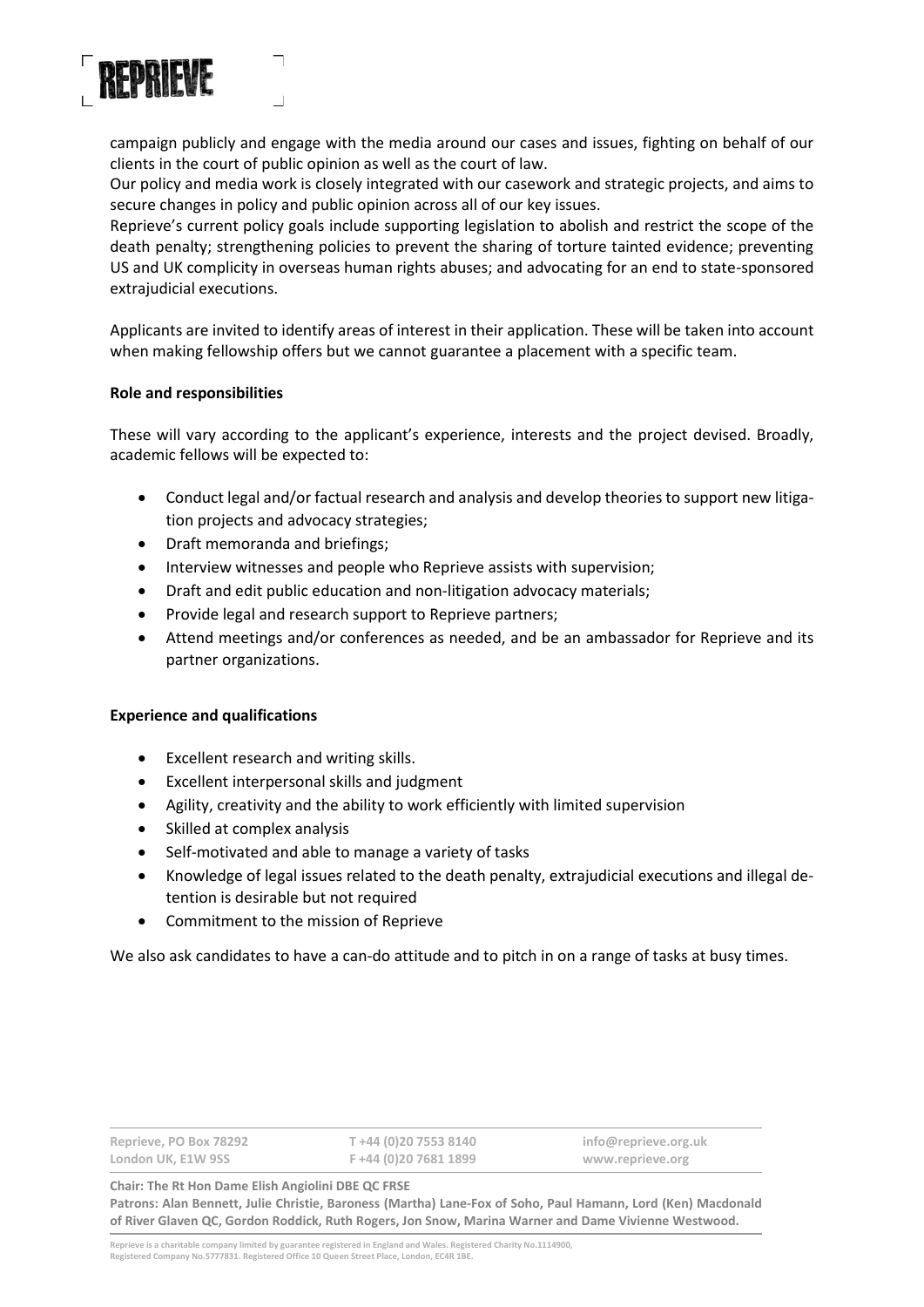

# **Funding and location**

Reprieve does not provide direct funding for academic fellows.

We accept applications to work at Reprieve that are funded by universities/public interest fellowships/scholarships or which attract academic credits that count towards completion of an individual's current tertiary level studies provided the fellowship takes place during term time.

We do not accept applications for self-funded placements, or academic credit outside of term time. Applicants are expected to complete their fellowships in the US or the UK (if feasible), but we are happy to discuss alternate locations.

Please note the following requirements in terms of funding:

- Fellows should receive external funding that is equivalent to the living wage/minimum wage in the location where they will be based during the placement (unless academic credit is provided during term time).
- We accept that awards for remote placements may be lower, and are happy to discuss this on an individual basis.
- For placements in the UK where the fellow does not have the right to work, the level of funding received can only equate to reasonable living expenses as a condition of a Tier 5 voluntary worker visa.

# **How to apply**

As an initial step, and prior to applying to Reprieve, please liaise with:

- your university careers office; or
- the relevant scholarship or public interest fellowship coordinator/office; or
- the corporate social responsibility team at your organisation; or
- any other person responsible for coordinating voluntary placements at charitable organisations.

Please discuss your decision to apply to do a placement at Reprieve, and determine whether funding or academic credits are available (if applying for a term time placement). Once you are confident that funding, academic credits, or both are available for you to complete a placement with Reprieve for a period of at least three months, please send us your application, which should consist of:

- a cover letter of no more than one page including details of two academic or professional references
- a resume of no more than two pages
- thi[s application form](https://reprieve.org/wp-content/uploads/sites/2/2022/01/Reprieve-seasonal-fellow-application-form.pdf)
- full details of the funding or academic credit that you are eligible for
- any preference for a remote or in-person placement

Please send your application to [applications@reprieve.org](mailto:applications@reprieve.org) with reference [Reprieve Seasonal Placement- your name] in the subject line and in the name of all attached documents. Please include

| Reprieve, PO Box 78292 | T +44 (0)20 7553 8140  | info@reprieve.org.uk |
|------------------------|------------------------|----------------------|
| London UK, E1W 9SS     | F +44 (0) 20 7681 1899 | www.reprieve.org     |

**Chair: The Rt Hon Dame Elish Angiolini DBE QC FRSE Patrons: Alan Bennett, Julie Christie, Baroness (Martha) Lane-Fox of Soho, Paul Hamann, Lord (Ken) Macdonald of River Glaven QC, Gordon Roddick, Ruth Rogers, Jon Snow, Marina Warner and Dame Vivienne Westwood.**